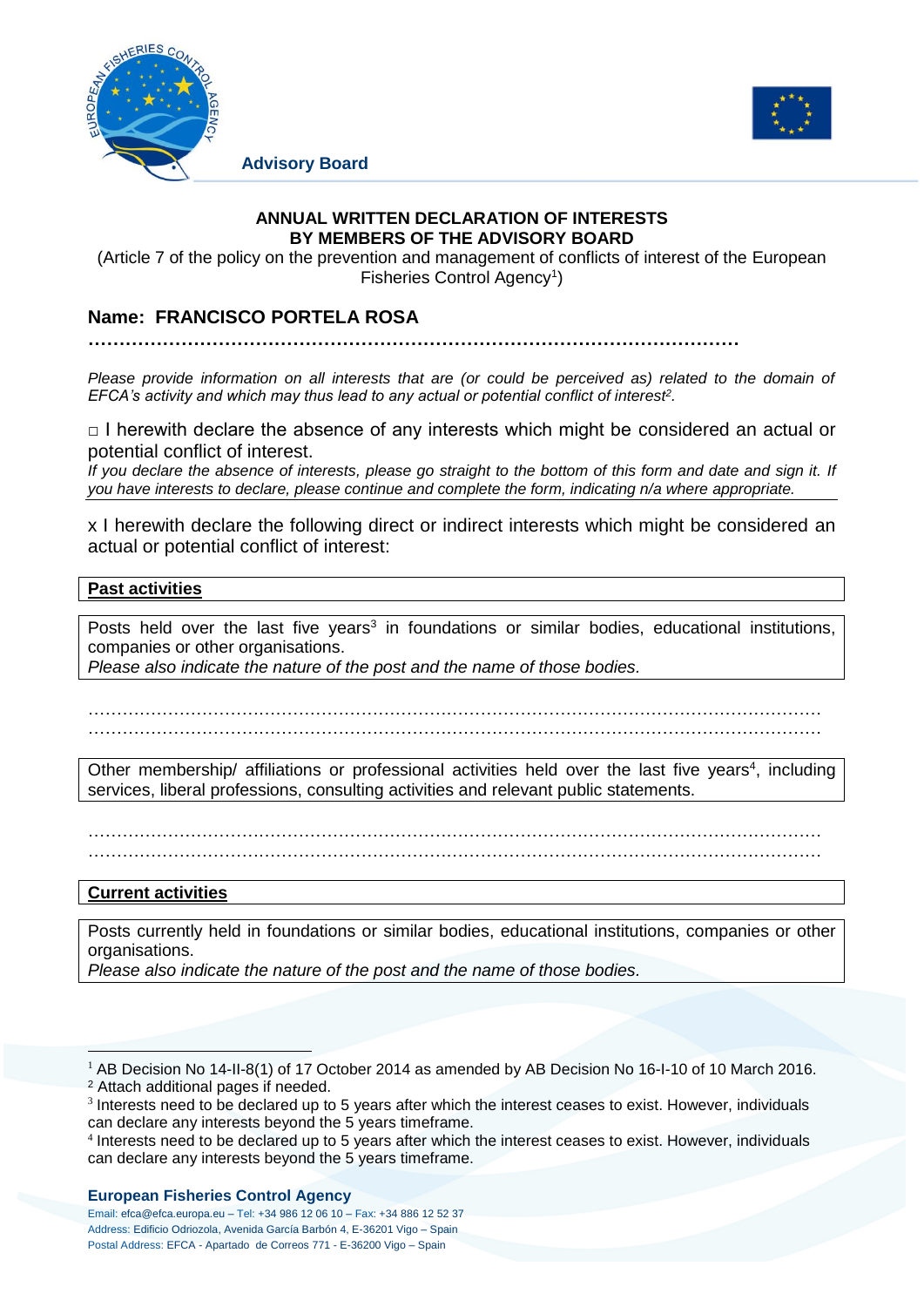………………………………………………………………………………………………………………… …………………………………………………………………………………………………………………

Other current membership/ affiliations or professional activities, including services, liberal professions, consulting activities and relevant public statements.

………………………………………………………………………………………………………………… …………………………………………………………………………………………………………………

Above a minimum threshold of 10,000 EUR<sup>5</sup> any **direct financial interests** (managerial stakes in companies, including ownerships of patents or any other relevant intellectual property rights) or **assets** (shares and/ or securities held in companies) or **grants** or **other funding** which might create a conflict of interests in the performance of my duties *Please also indicate their number and value, as well as the name of the company/ provider of the* 

………………………………………………………………………………………………………………… ………………………………………………………………………………………………………………… …………………………………………………………………………………………………………………

Any **other relevant interests**

*grant/ funding.*

-

………………………………………………………………………………………………………………… ………………………………………………………………………………………………………………… …………………………………………………………………………………………………………………

**Household members'<sup>6</sup> current activity and financial interests** above a minimum threshold of 10,000 EUR<sup>7</sup> that might entail a risk of conflict of interest.

………………………………………………………………………………………………………………… …………………………………………………………………………………………………………………

**I hereby certify that the information provided above is true and complete. In particular, I am aware that I am exclusively responsible for the complete and truthful declaration of the interests held by members of my household.** 

**I will immediately inform EFCA of any change in my situation, or of any new relevant information I may receive which might be considered an actual or potential conflict of interest.**

Done in Viana do Castelo<br>
Done in Viana do Castelo

<sup>5</sup> or comparable amounting to a voting right of 5% or more in a company (notwithstanding their financial value).

<sup>6</sup> Household members comprise the spouse/ partner and dependent children. In order to maintain privacy, the names of household members do not need to be declared. Please inform household members that EFCA will be processing data about them mentioned in this form in accordance with EU rules on protection of personal data and that further information is available on EFCA's website.

 $<sup>7</sup>$  or comparable amounting to a voting right of 5% or more in a company (notwithstanding their financial</sup> value).